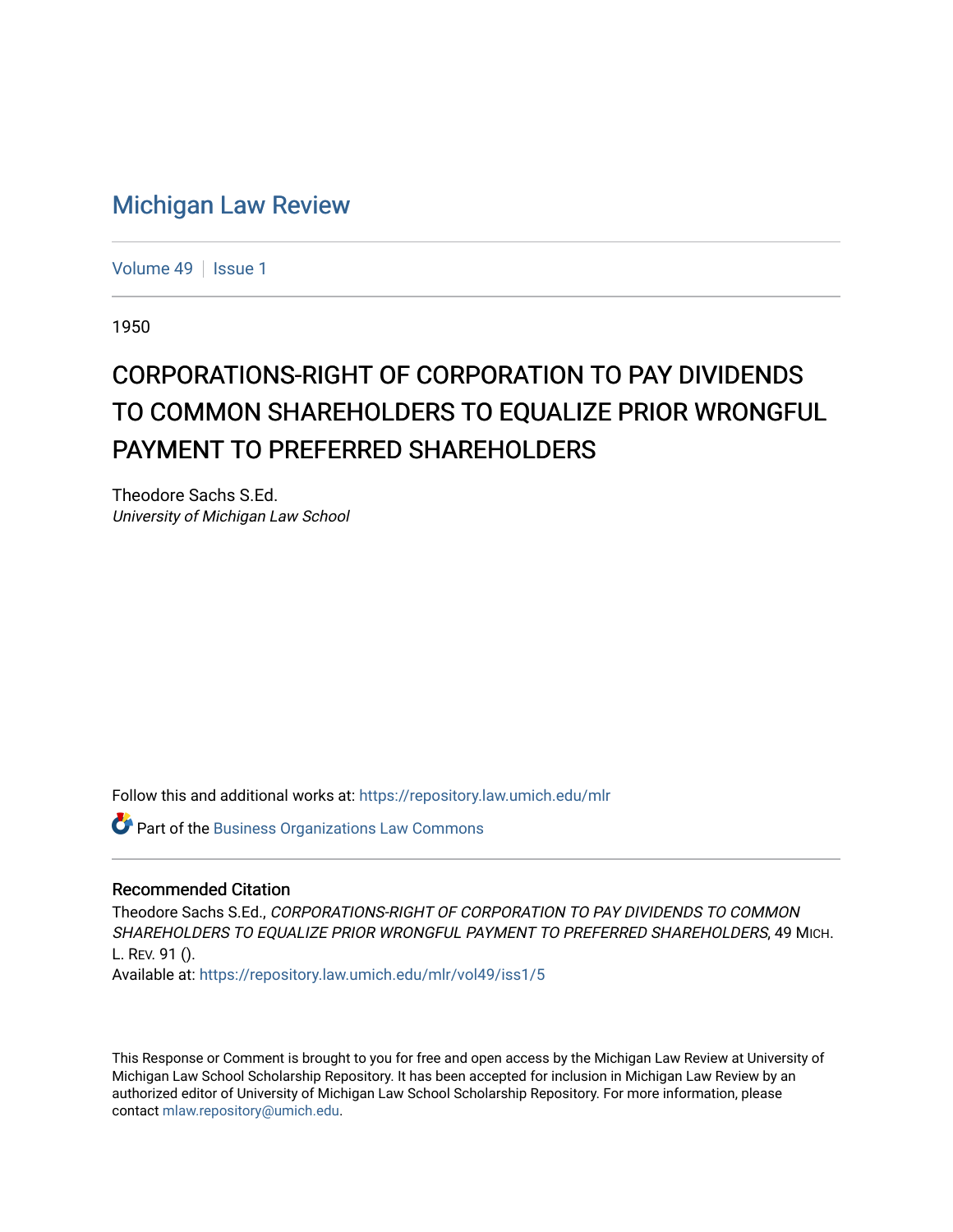#### **COMMENTS**

CORPORATIONS-RIGHT OF CORPORATION TO PAY DIVIDENDS TO COMMON SHAREHOLDERS TO EQUALIZE PRIOR WRONGFUL PAYMENT. TO PREFERRED SHAREHOLDERS-As a general propositjon, payment of dividends may be made only out of surplus and not out of the capital stock of a corporation.<sup>1</sup> Though the cases evidence considerable confusion as to the meaning of "surplus" and "capital," it is clear that these terms do not indicate a res. Rather, they are convenient designations for legislatively prescribed limits as to when dividend payments are proper.2 The capital stock rule; that the aggregate consideration received for no par stock plus the aggregate value of issued par stock may not be tapped for shareholder distribution, is founded, loosely speaking, on the notion that that amount should be "pledged" for the payment of corporate debts, since creditors of a corporation may look only to corporate assets for payment.<sup>3</sup>

If the directors of a corporation do pay dividends out of capital, they are subject to common law and statutory redress for their action.<sup>4</sup> Usual remedies for wrongful dividend payment are of three varieties:<sup>5</sup> (1) injunction to restrain the illegal declaration of dividends,° (2) damage suit against the directors for their breach of fiduciary obligations, $\frac{7}{1}$  or (3) suit against the shareholders who have received payment to compel them to return the dividends. The obligations and liabilities of shareholders who have received wrongful dividend payments are the primary concern of this comment.

118 **C.J.S.** § 460 (1939).

<sup>2</sup> Ballantine and Hills, "Corporate Capital and Restrictions upon Dividends under Modern Corporation Laws," 23 CALIF. L. REv. 229 at 233 (1935).

<sup>3</sup>"The function of legal or stated capital is threefold: (1) the protection of creditors against the shareholders; (2) the protection of senior shareholders against junior shareholders; and (3) the protection of all shareholders against mismanagement and the impairment of their investment and its earning power." Id. at 233. 18 C.J.S. §460 (1939); cf. Salina Mercantile Co. v. Stiefel, 82 Kan. 7, 107 P. 774 (1910).

4 12 FLETCHER, CYc. CoRP., perm. ed., §§5431-5442 (1932); 35 YALE L. J. 870 (1926).

<sup>5</sup> See, generally, on wrongful payment of dividends and remedies therefor: 55 A.L.R. 8 (1928), supplemented in 76 A.L.R. 885 (1932) and 109 A.L.R. 1381 (1937); Fuld, ''Recovery of illegal and Partial Liquidating Dividends from Shareholders," 28 VA. L. REv. 50 (1941).

o Coquard v. The National Linseed Oil Co., 171 ill. 480, 49 N.E. 563 (1898) (dictum in suit brought by shareholders); Reid v. Eatonton Mfg. Co., 40 Ga. 98 (1869) (dictum that suit brought by creditors for injunction would be proper when the corporation is insolvent).

• 7 *At* common law, directors wbo acted in good faith and without negligence were not responsible for losses which resulted from their acts, although there was much confusion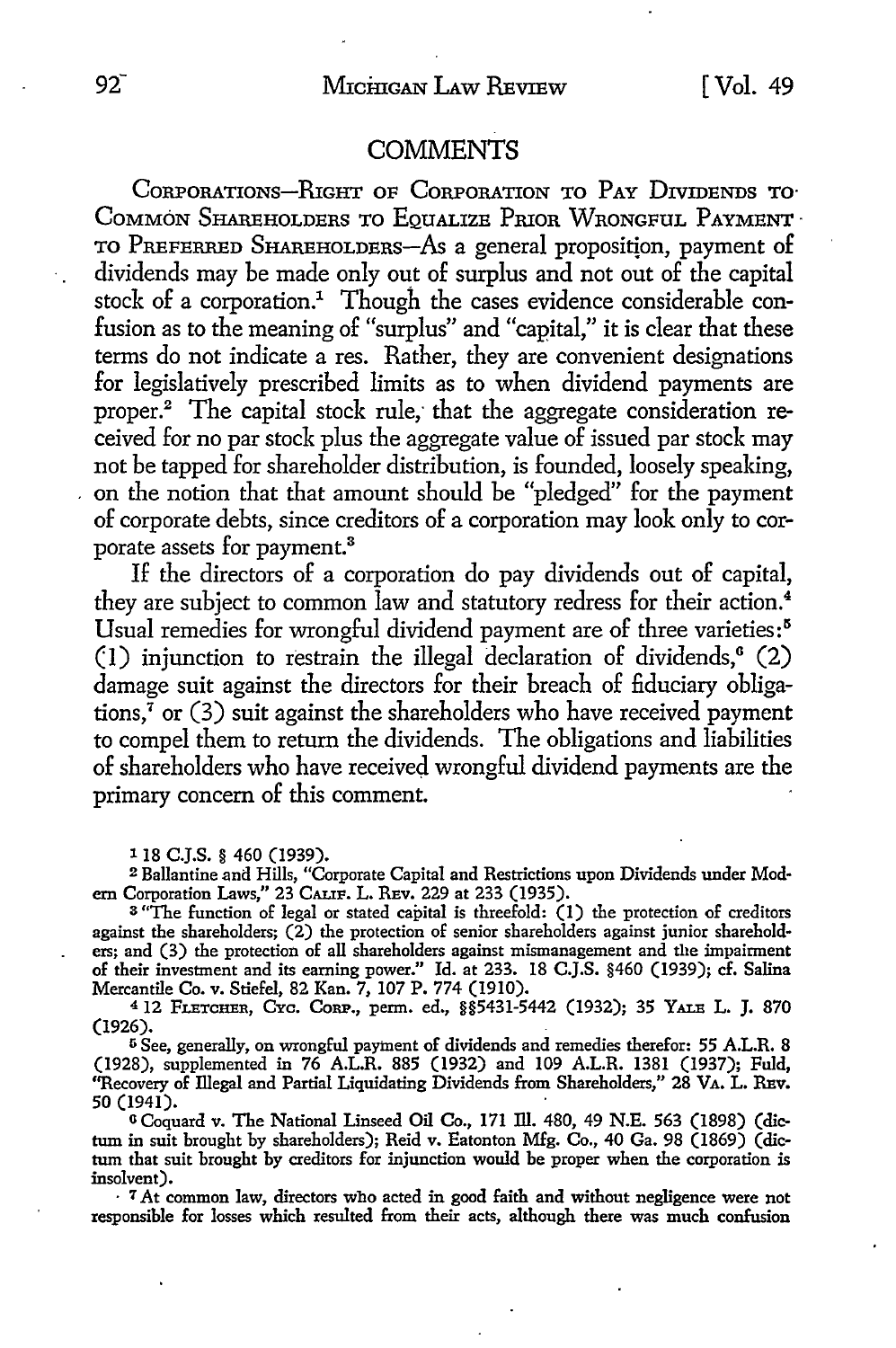#### 1950] COMMENTS 93

#### A. *Agnew v. American Ice* Co.<sup>8</sup>

*Agnew v. American Ice Co.* involved a corporation's adoption of what is apparently a unique and previously untried remedy. The corporation concerned had a class shareholding structure of "cumulativenon-cumulative" (cumulative if earned) preferred stock, and common stock. "The articles of incorporation provided for the payment 'out of the surplus or net earnings of each fiscal year ... as and when declared by the Board of Directors,' of a non-cumulative dividend upon the company's outstanding preferred stock 'at the rate of but never exceeding six per cent, per annum, payable yearly, half-yearly or quarterly, before any dividend shall be set apart or paid on the common stock for such year,' and the distribution, in the discretion of the directorate, of 'the remainder of the surplus or net earnings of each fiscal year ... as dividends among the holders of the common stock, as and when the Board of Directors shall determine.'<sup>9</sup> . . . Annual dividends at the established rate of \$6 per share were paid on the preferred stock from the year 1917, when the issue was authorized, to and including the year 1934 .... At times, the annual earnings exceeded the dividends paid on the preferred stock; *and in other years, the- reverse was true.10* In 1945, payment of the full dividend on the preferred stock was resumed; and on September 24, 1946, a dividend of  $50¢$  on each share of the common stock was declared, payable 'out of the surplus or net earnings of the Company.' It is this dividend that is under attack. The ... preferred shareholders [insist in suit to restrain the payment on the com-

over the degree of care required for immunity. 35 YALE L. J. 870 at 871 (1926). But negligence might readily be found. See Fell v. Pitts, 263 Pa. 314, 106 A. 574 (1919).

Today, there are commonly statutes on directors' liability for improper payment of dividends. Often, these statutes are ambiguous as to the degree of care required. 35 YALB L. J. 870 at 870 (1926). Insolvency at the time of the dividend declaration may be a factor in fixing liability. 12 FLETCHER, Cvc. CoRP., perm. ed., §5432 (1932). But under these statutes the cause of action belongs only to the statutory class designed to be protected. Fleisher v. West Jersey Securities Co., 84 N.J.Eq. 55, 92 A. 575 (1914). However, if the corporation has the right and the directors refuse to sue, then shareholders may sue in the right of the corporation. Siegman v. Electric Vehicle Co., (C.C. D. N.J. 1905) 140 F. 117.

#### s (N.J. 1949) 66 A. (2d) 330.

<sup>0</sup> The type of preference expressed here has been construed in a series of New Jersey cases, of which the leading case is Day v. United States Cast Iron Pipe & Foundry Co., 96 N.J.Eq. 736, 126 A. 302 (1924), to entitle the preferred to priority of payment over common-if and when dividends are declared-of dividends at the stated rate for all years in which a corporation has showed a profit, but only for those years. This provision is dis• tinguished from that of the usual cumulative preferred grant of priority for all past years, without regard to earnings in any year.

10 Emphasis added.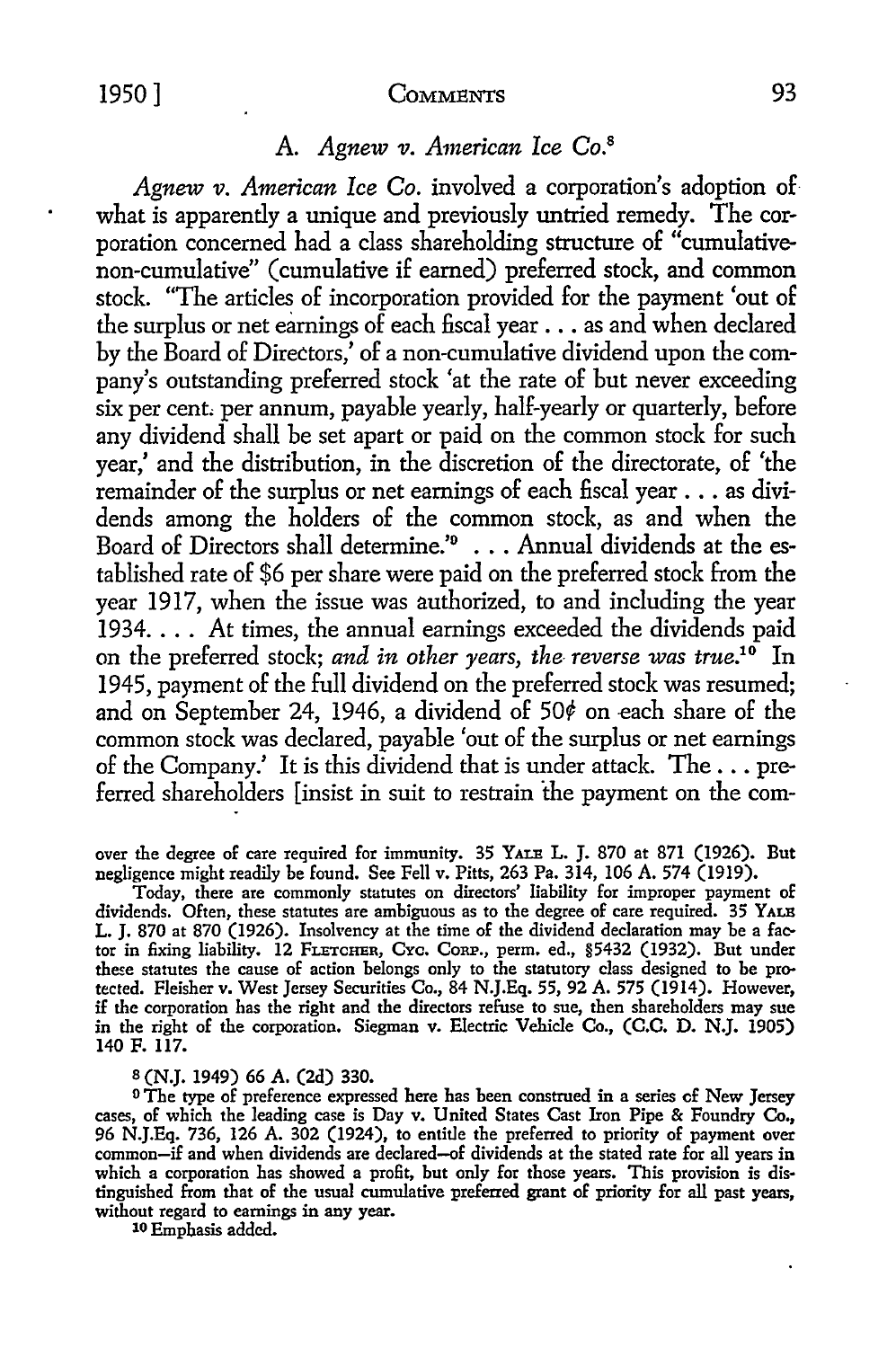#### 94 Michigan Law Review [ Vol. 49

mon] that dividends are not payable on the common stock until the shortage in the preferred dividends for the years 1935 to 1944 [has] been paid."<sup>11</sup> Notwithstanding the charter provisions cited, the court held that the prior payment to the common shareholders to equalize prior wrongful payment to the preferred shareholders was justified. The court reasoned that the statement of preferences in the articles was but a contractual grant of priority, not a guarantee of dividends. Being but an "incident of ownership of the stock,"12 the preference could therefore be subjected to a "set-off" for overpayments, "for otherwise the one class would benefit at the expense of [the funds available for dividends on the common stock]."13 The court recognized that it was confronted with a novel problem; in the light of past decisions on analogous matters, it is submitted that the decision is questionable.14

#### B. *Recovery of Illegally-Paid Dividends*

The recovery of illegally-paid dividends from shareholders is not usually predicated on any theory that the shareholders have themselves committed a wrong, for the fundamental wrong in the picture is deemed that of the directors:15 Yet when dividends are paid from impaired capital at a time when the corporation is also insolvent, all courts will allow recovery of the payments.<sup>16</sup> Some courts sustain this result on the "trust fund" theory<sup>17</sup> that the assets of a corporation which 'is insolvent constitute a trust fund for creditors and, therefore, shareholders take the payment impressed with a trust in favor of these creditors. Other courts speak of a conveyance of assets in fraud of creditors,18 which assets may be recovered. Lack of notice of wrongful payment is deemed immaterial when the corporation is insolvent, because, it is usually explained, the shareholder is a mere donee, who has not given value.<sup>19</sup> Some writers have vigorously questioned this last proposition and prefer to sustain recovery in all fact situations when

11 Principal case at 332-333.

12 Id. at 334.

13 Id. at 333.

14 The conclusions of this comment are not based on facts or statutes peculiar ta the principal case.

15 Wood v. National City Bank, (C.C.A. 2d, 1928) 24 F. (2d) 661.

10 Ibid.; Bartlett v. Smith, 162 Md. 478, 160 A. 440 (1932); Illness v. Dunnell, 61 N.D. 95, 237 N.W. 208 (1931).

17 Hayden v. Thompson, (C.C.A. 8th, 1895) 71 F. 60.

18 Detroit Trust Co. v. Goodrich, 175 Mich. 168, 141 N.W. 882 (1913).

10 Bartlett v. Smith, 162 Md. 478, 160 A. 440 (1932); Mackall v. Pocock, 136 Minn. 8 at 13, 161 N.W. 228 (1917).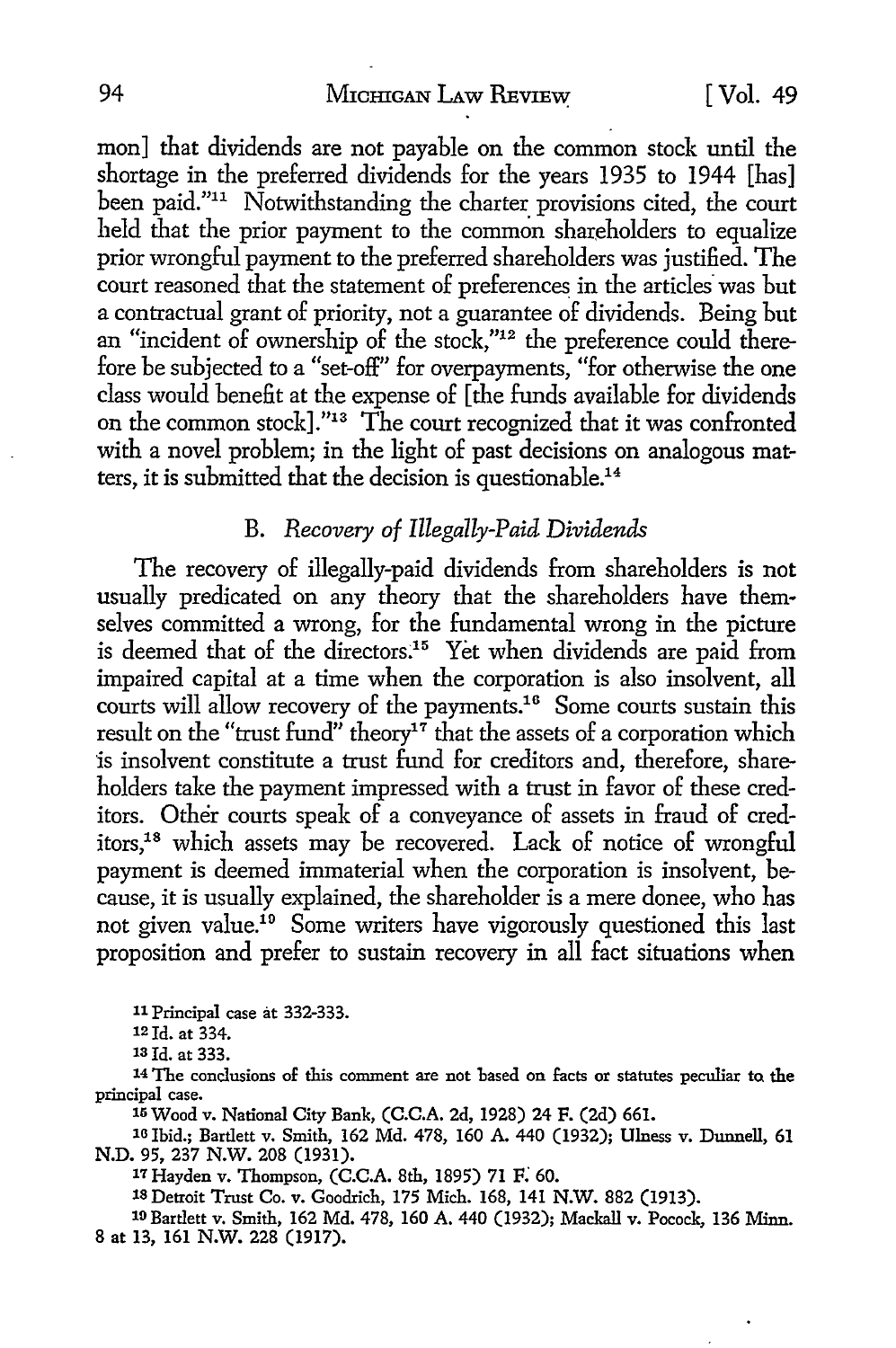payment was made during insolvency on the basis of statutory mandate.<sup>20</sup>

There is considerable conflict in the cases as to right of recovery from shareholders when the wrongful payment was made by a solvent corporation. If the shareholder took with notice, recovery is always allowed, for here, it is felt, the shareholder is an accomplice of the directors in the commission of the wrong; nor can the shareholder offer equities to overcome this complicity.<sup>21</sup> But when the shareholder takes without notice, the cases are in conflict. Many courts do allow recovery. Some, again, justify this result on the trust fund analysis (an approach inapplicable as to a going concern);<sup>22</sup> some speak of fraudulent conveyance (though prior to insolvency, the creditor cannot question the transaction).23 The Minnesota court, pursuing a line of reasoning it had hitherto adopted in the "watered stock" cases, has rejected the trust fund doctrine as to a going corporation, but has accepted the equally doubtful "holding-out" or "fraud" theory,<sup>24</sup> as has the Michigan court.<sup>25</sup> A few courts have said that the wrong is solely, or in part, to the corporation, thereby neatly dispelling the objection that a creditor is not wronged by an improper dividend payment made by a corporation

20 BALLANTINE, CORPORATIONS, rev. ed., §255 (1946); 2 GLENN, FRAUDULENT CoN• VEYANCEs, rev. ed., §604 (1940). These writers argue that for this purpose the shareholder is a ''kind of creditor" who had earlier made a money investment. Cf. Fuld, "Recovery of illegal and Partial Liquidating Dividends from Shareholders," 28 VA. L. REv. 50 (1941).

21 Wood v. National City Bank, (C.C.A. 2d, 1928) 24 F. (2d) 661.

22 Williams v. Boice, 38 N.J.Eq. 364 (1884) (dictum, since the shareholders here took with notice. It is not clear just what emphasis the court attaches to that fact).

23 Lexington Life, Fire and Marine Insurance Co. v. Page & Richardson, 17 B. Mon. (56 Ky.) 412 (1856).

24 Mackall v. Pocock, 136 Minn. 8, 161 N.W. 228 (1917), relying on Hospes v. Northwestern Manufacturing and Car Co., 48 Minn. 174, 50 N.W. 1117 (1892), where the court said that takers of "watered stock" should pay up to par in behalf of subsequent creditors who "rely" in innocence on apparent capitalization. In the Mackall case the court logically argued at p. 12: "ls there a sound distinction between a case where a corporation disposes of its capital by issuing bonus stock, or stock but partly paid for, and one where it disposes of its capital by paying dividends out of it?  $\dots$  [T]hey are all forms of  $\dots$  the same thing  $\ldots$ , a disposition of corporation assets.  $\ldots$  In each case the right of a creditor to question the transaction depends wholly on whether he dealt with the corporation on the faith that its capital was as represented."

Once conceding the "fraud" theory or any other rationale as a basis for compelling shareholders to pay to par, one must accede to the court's view that there should be no distinction in the recovery-of-dividends action from that of action to compel payment of full par value. The good faith of the shareholder is immaterial in both situations. "It is surely no defense that the beneficiary of a voluntary conveyance which is fraudulent as to cred· itors, is himself innocent of any wrong." Mackall v. Pocock, 136 Minn. 8 at 13, 161 **N.W.**  228 (1917).

25 American Steel and Wire Co. v. Eddy, 130 Mich. 266, 89 N.W. 952 (1902) (dictum. The decision rests primarily on a statute).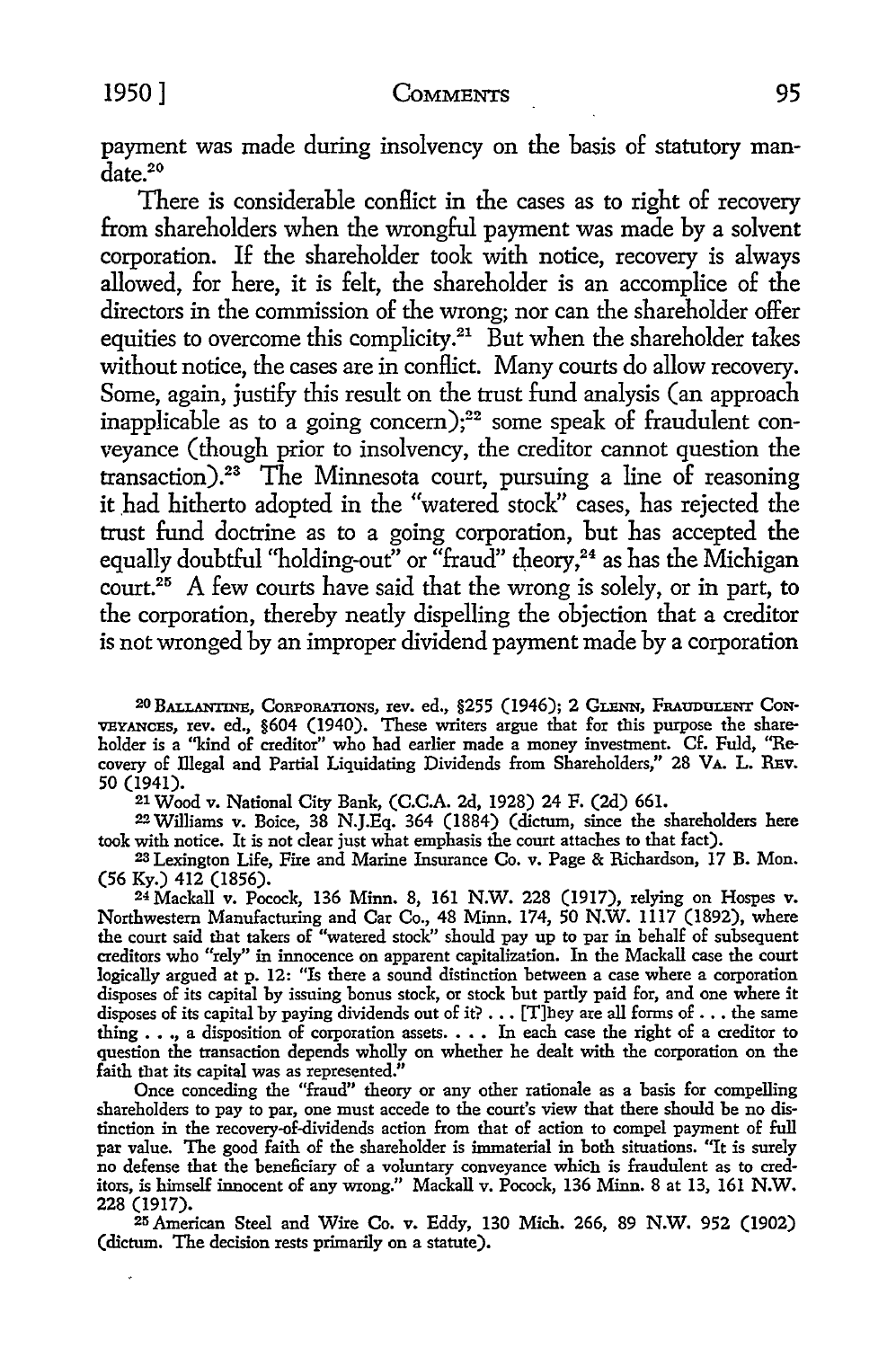that continues solvent.<sup>26</sup> There is apparently no authority to sustain the simple position that legislative mandate, implicit in the maintenance of capital requirement, holds foreign the notion of capital impairment and demands that the shareholders pay upon insolvency.<sup>27</sup> There is some legislation in the field to this effect, however, which legislation apparently takes no account of good faith.<sup>28</sup>

Many courts vehemently reject recovery as to payments taken in good faith from a solvent firm. Most of these courts follow the leading federal case of *l\1cDonald v. Will·iams,20* which rested chiefly on the basis that there can be no trust fund as to the assets of a going corporation. The court argued that there is no res set aside as the subject of a trust and pointed out that the going corporation has freedom in the disposition of its assets, unbound by a "lien" of creditors.<sup>30</sup> Implicit in the opinion is rejection of a corporate cause of action. The Maryland court emphasized the practicality of modem business conditions, finding it objectionable to require a shareholder who is one of a vast number in a large enterprise to question the authority under which his dividends have been declared or to give up those payments many years later.<sup>31</sup>

### C. *Analysis of the "Set-off" Remedy*

What does this authority suggest as to the conclusion of the *Agnew*  case? The court implicitly assumes that the wrong which has been done is only to the common shareholder since the corporation was solvent at the time of the first dividend declaration and still remains so. And since that wrong is only to the junior shareholder, simple adjustment will correct the wrong. Nor does the court make inquiry as to the good faith of the preferred shareholders who received dividends, for the

20 Salina Mercantile Co. v. Stiefel, 82 Kan. 7 at 10, 107 P. 774 (1910); Detroit Trust Co. v. Goodrich, 175 Mich. 168 at 173, 141 N.W. 882 (1913); Irving Trust Co. v. Gunder, 234 App. Div. 252, 254 N.Y.S. 630 (1932).

27 However, the logic of the Minnesota court in drawing a parallel between liability to pay full par value and the liability to repay dividends (see note 19, supra) would suggest that those courts which find the duty in the former situation on the basis of legislative mandate inherent in the par value clause might properly find a duty in the second situation on a theory of legislative mandate inherent in the capital stock clause. See Ooregum Gold Min. Co. of India v. Roper, [1892] A.C. 125, 66 L.T. 427.

2s 15 Mich. Stat. Ann. (1937) §21.48.

20 174 U.S. 397, 19 S.Ct. 743 (1899).

80 But compare with other federal cases which do find a "trust fund" as to the assets of a going corporation when the problem is as to liability to pay par value. Sawyer v. Hoak, 17 Wall (84 U.S.) 610, 21 L. ed. 731 (1873); Scovill v. Thayer, 105 U.S. 143, 26 L. ed. 968 (1881). The views of these cases in the context of the Minnesota court's reasoning (supra, note 19) would effect a different result in the McDonald case.

Bl Bartlett v. Smith, 162 Md. 478, 160 A. 440 (1932).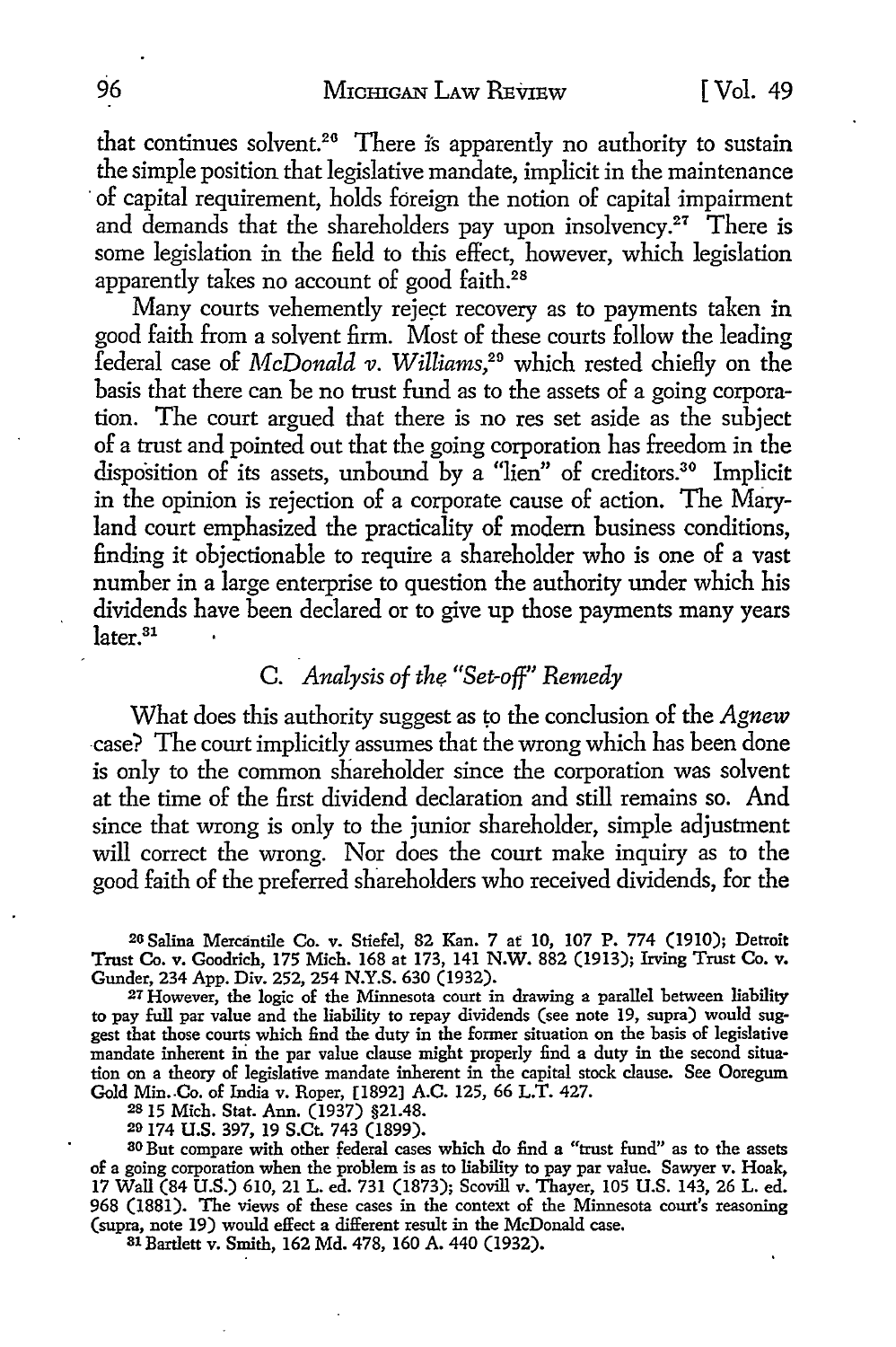#### 1950] COMMENTS 97

court's remedy cannot adjust itself to that element; and as it cannot adjust itself to the presence or absence of good faith, so it cannot take account of a far more basic fact: whether the preferred shareholders who are now being penalized are the very same preferred shareholders who once benefited by the wrongful payment. The latter severe shortcoming of the remedy here employed is recognized by the court, yet the objection is dismissed lightly.32

Various possibilities suggest themselves to test the "set-off" or "double-payment" remedy in the light of precedent and logic. Assume first that the *second* dividend payment is made at a time when the corporation is insolvent. *It* may readily be granted that no court would sustain any adjustment of this sort on those facts, for a payment in those circumstances would be the clearest case of a second wrong-added to a first in the hope of making a right.. The remedy has meaning, then, only when the common shareholder is paid at a time when the corporation still remains solvent; and if that is so, it will likely follow that the first payment was also made during solvency. Two questions are raised: who is entitled to recovery and who should be compelled to re-pay?

I. *Who is entitled to recovery?* Are creditors presently being hurt by the later dividend declaration by a solvent corporation, or is it the corporation, or the latter's common shareholders? In fact, though capital is impaired, the creditor is not endangered so long as the corporation remains solvent, or rather, so long as there is a reasonable relationship of security between the assets and liabilities ( current or permanent, depending on this creditor) of the corporation.<sup>33</sup> Yet, it must be remembered that there is a legislative mandate, apart from practical business facts: the mandate requiring the maintenance of capital stock. Those courts following the *McDonald* case<sup>34</sup> would reject that contention, on these facts of a solvent concern, saying that as to creditors no wrong was done by prior payment. And, a fortiori, there is even less basis for objection by creditors on the facts of the principal case than on those of the usual case involving an attempt to recover dividends

83 Ballantine and Hills, "Corporate Capital and Restrictions upon Dividends under Modern Corporation Laws," 23 CALIF. L. REv. 229 at 233 (1935); 2 GLENN, FRAUDULENT CoNVEYANCES, rev. ed., §604 (1940).

S4McDonald v. Williams, 174 U.S; 397, 19 S.Ct. 743 (1899).

<sup>82 &</sup>quot;No matter what the rule, individual shareholders will suffer some inequity; but it is generally the preferable policy to sustain the equity of set-off for overpayments rather than to deny it, for the transferee may by inquiry safeguard himself against the former, while the latter course would unjustly enrich the preferred stockholders at the expense of the holders of the common stock." Principal case at 335.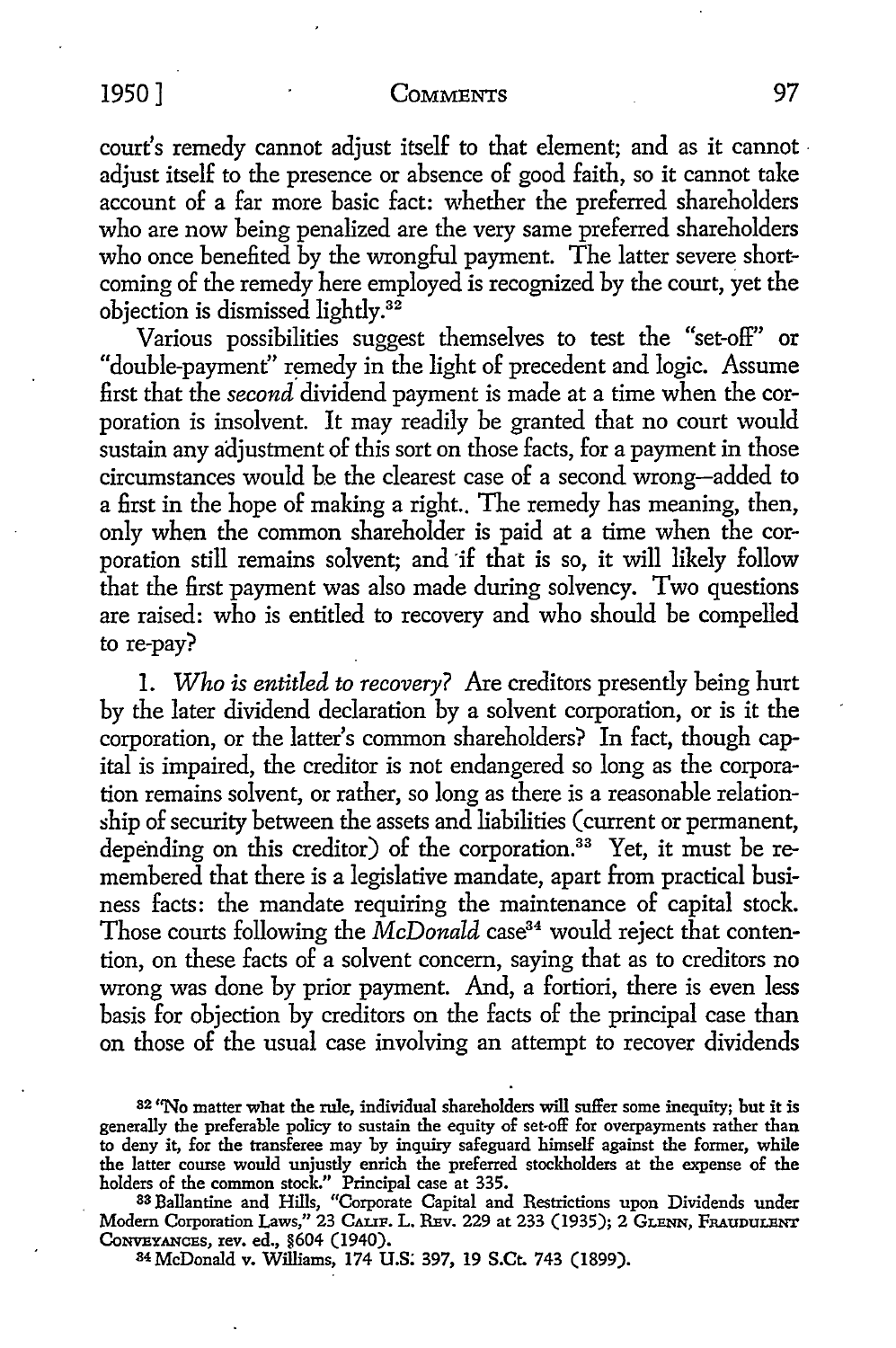from shareholders, for here, not only was there solvency at the time of the wrongful payment, but the corporation is *still* solvent. It is therefore unlikely that even those courts which on the usual facts of the recovery-of-dividends action would allow recovery by creditors, though payment was taken in good faith from a solvent firm, would on *these*  facts of present corporate solvency find any present right in the creditor to complain.<sup>35</sup>

Any actionable wrong which exists, therefore, must be to the corporation or its shareholders. There is some authority for the former proposition and at least one well-reasoned case has gone so far as to say that the corporation, though presently solvent, may yet recover dividends also paid out during solvency, despite the fact that there have at no time been creditors in the picture.<sup>36</sup> But the writer has found no authority which would sustain the contention of a legal wrong to the remaining shareholders. To recognize such a wrong is to disregard the fact of corporate entity, for the corporation had owned the distributed assets and it would logically seem that pursuit of those assets should be the right of the owner.<sup>37</sup> The court in the principal case thinks other-

35 However, it is interesting to speculate on what would happen should a corporation on the facts of the principal case become insolvent at a later date. Would those courts which allow recovery of dividends which were made by a solvent corporation to a bona fide shareholder still allow recovery at that subsequent date if the second dividend transaction has intervened? The answer logically would depend on whether the set-off was really deemed a "recovery of dividends" by the corporation so that there was no longer a wrong outstanding. The following argument might be made: declaration of dividends from surplus is discretionary with directors (subject to limitations on excess accumulation of surplus). Dodge v. Ford Motor Co., 204 Mich. 459, 170 N.W. 668 (1919). This is so even as to cumulative preferred or "cumulative-non-cumulative" stock; there is no duty to pay dividends, the preference merely establishing priority if and when there should be a declaration. But when the dividend is declared, a debt is established from the corporation to the shareholder. Staats v. Biograph Co., (C.C.A. 2d, 1916) 236 F. 454. If, then, the corporation declares a dividend out of surplus for the preferred (as in the principal case), it creates a qebt for that amount. If the corporation then sets-off that debt (as in the principal case), it has diminished its obligations by the amount of the set-off and has thus recovered the prior wrongful payment. The reasoning, perhaps, is strained, but may offer a proper analytical approacli for wiping out the wrong to the corporation: when a dividend is later declared on behalf of the common, after the set-off transaction, the creditor has no remaining complaint, any dispute which remains existing only between the various shareholder classes.

The principal case, of course, does not accept this reasoning, saying that the set-off which exists is only between classes of shareholders and not between the preferred and the corporation.

86 Salina Mercantile Co. v. Stiefel, 82 Kan. 7, 107 P. 774 (1910). With skillful reasoning the court rejects the defendants' contention, at p. 8 that the no-dividend-out-ofcapital rule is solely for the protection of creditors, and that, therefore, if a corporation owes no debts, its directors may without doing a wrong divide any or all of its assets among the stockholders, "since this would merely be restoring the property to its real owners."

87Gager v.·Paul, lll Wis. 638, 87 N.W. 875 (1901). And if the corporation refuses to sue, a shareholder may do so in its name, but, "when he does so, he merely enforces the right which the corporation has, and the relief granted must be measured by that right." At p. 652.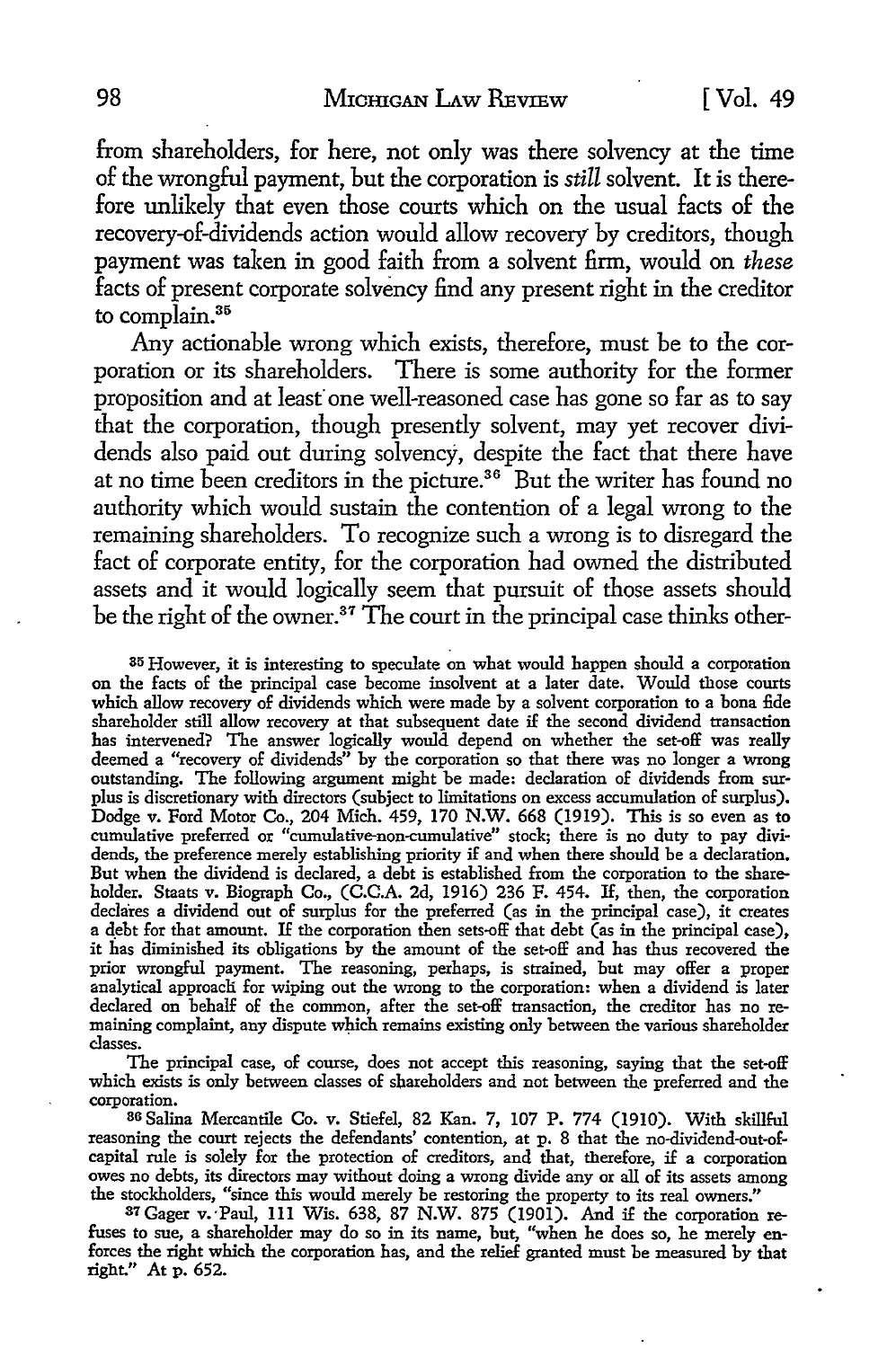#### 1950] **CoMMENTS** 99

wise, for the theory of adjustment between classes that the court adopts is predicated on the finding of an original wrong to the junior shareholders at the time of wrongful payment, which wrong is now held to justify a second Houting of charter terms. Nor, unless the wrong is solely to the junior shareholders, has any earlier harm to the corporation ever been cured. And, further, the court finds critical to its decission a discussion of whether the set-off violates the Uniform Stock Transfer Act ban on secret liens in favor of a corporation;<sup>38</sup> the court concludes that it does not, not merely because this set-off is not a "lien," but, further, because the set-off is not in favor of the corporation.

If one does not accept the court's conclusion as to whose right was invaded, as apparently no other court has, the payment to the common ahead of the preferred shareholders seems merely a second wrong, which not only does not "right" the previous wrong, but exists independently of it. An analytical rationalization might be offered for the result; namely, that the corporation in the second dividend declaration first declares a dividend for the preferred shareholders, creating a debt as to the latter. It then diminishes that debt by a set-off measured by the previous wrongful overpayment. Then, it may be argued, subsequent payment to the common shareholders is not in advance of payment to the preferred, but rather a later exercise of the director's discre-. tion to declare dividends on the common.<sup>39</sup> This, of course, is not the approach of the New Jersey court.

2. *From whom may recovery be made?* There remains what is probably the most serious objection to the remedy employed in the *Agnew* case. That objection is that the corporation, in employing the remedy, can take no account of the identity of those who did receive prior wrongful payment and those who did not. Whereas in the usual recovery-of-improper-dividends suit, apart from the theory on which it is based, the corporation may pursue only those shareholders who did actually receive the questioned payments, the remedy of set-off-in-favorof-common-shareholders cannot be adapted to a set-off penalty against only those who in-fact had previously shared. Thus indiscriminately, the blanket class penalty strikes all the class members. Those who received the prior wrongful payment and those who bought shares yesterday are equally punished. And, while totally innocent parties may suffer, their predecessors in title go free, having pocketed and retained the wrongful payments with impunity. Also, common shareholders who became such subsequent to the wrongful payment now enjoy a

88 N.J. Rev. Stat. (1937) § 14:8-41. 89 See note 29, supra.